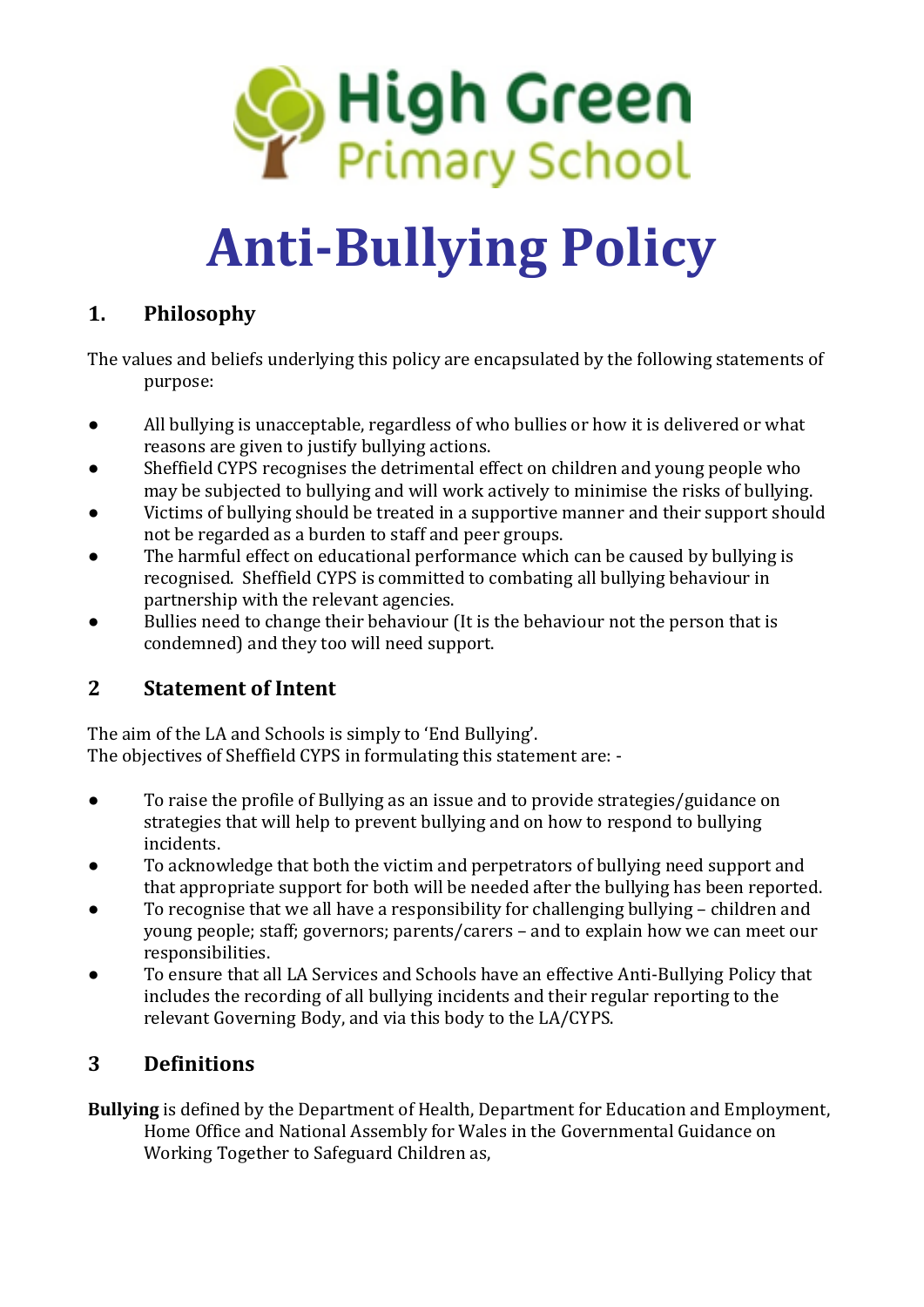**"deliberately hurtful behaviour, repeated over a period of time, where it is difficult for those bullied who are powerless to defend themselves.**

**Bullying can take many forms, but the three main types cause stress and have an emotional impact.**

- **1. Physical (examples include, hitting, kicking, theft …),**
- **2. Verbal (e.g. racist, homophobic remarks and name calling …), and**
- **3. Indirect (e.g. spreading rumours …)".**

The damage inflicted by bullying can be frequently underestimated and may be spoken or appear in a variety of other forms such as texting, e-mail, social networking sites or through mobile phones. Bullying can cause considerable distress affecting health and development. At an extreme significant harm (including self-harm) may take place.

- Both racist and homophobic bullying are examples of bullying activities causing stress of an emotional kind.
- **A child** is defined as a person under the age of eighteen years in sectional 105 of the Children Act (1989).
- **A young person** is defined as a person under the age of 18, but over compulsory school age i.e. 16, a mature minor.

### **4 Policy Ownership and Responsibilities**

The document is designed to apply to all children, young people and adults receiving services from Sheffield CYPS regardless of the circumstances in which these services are offered and of which department within the CYPS provides these services. It includes schools, young children's centres, youth clubs and centres and the services provided by the range of other services. The LA can express 'Expectations' through this guidance, specifically with regard to schools where Governors hold the 'Responsibility'.

The LA will ensure these responsibilities are met by ensuring that:

- All LA Services and Schools have an Anti-Bullying Policy that includes details of the Procedures that will be used to prevent and respond to bullying incidents (includes details of specific roles and responsibilities of staff and relationship to Behaviour Policy). These procedures should be regularly reviewed and evaluated and these reviews should involve staff, children/young people and parents/carers.
- All LA Services and Schools record and report Bullying incidents to the Governing Body and via the Governing Body to the Education Department/Council.
- All LA Services and Schools provide regular anti-bullying training for all staff (teaching and non-teaching), with emphasis on NQTs.

#### **5 Action to be taken to Combat Bullying by Sheffield Local Authority**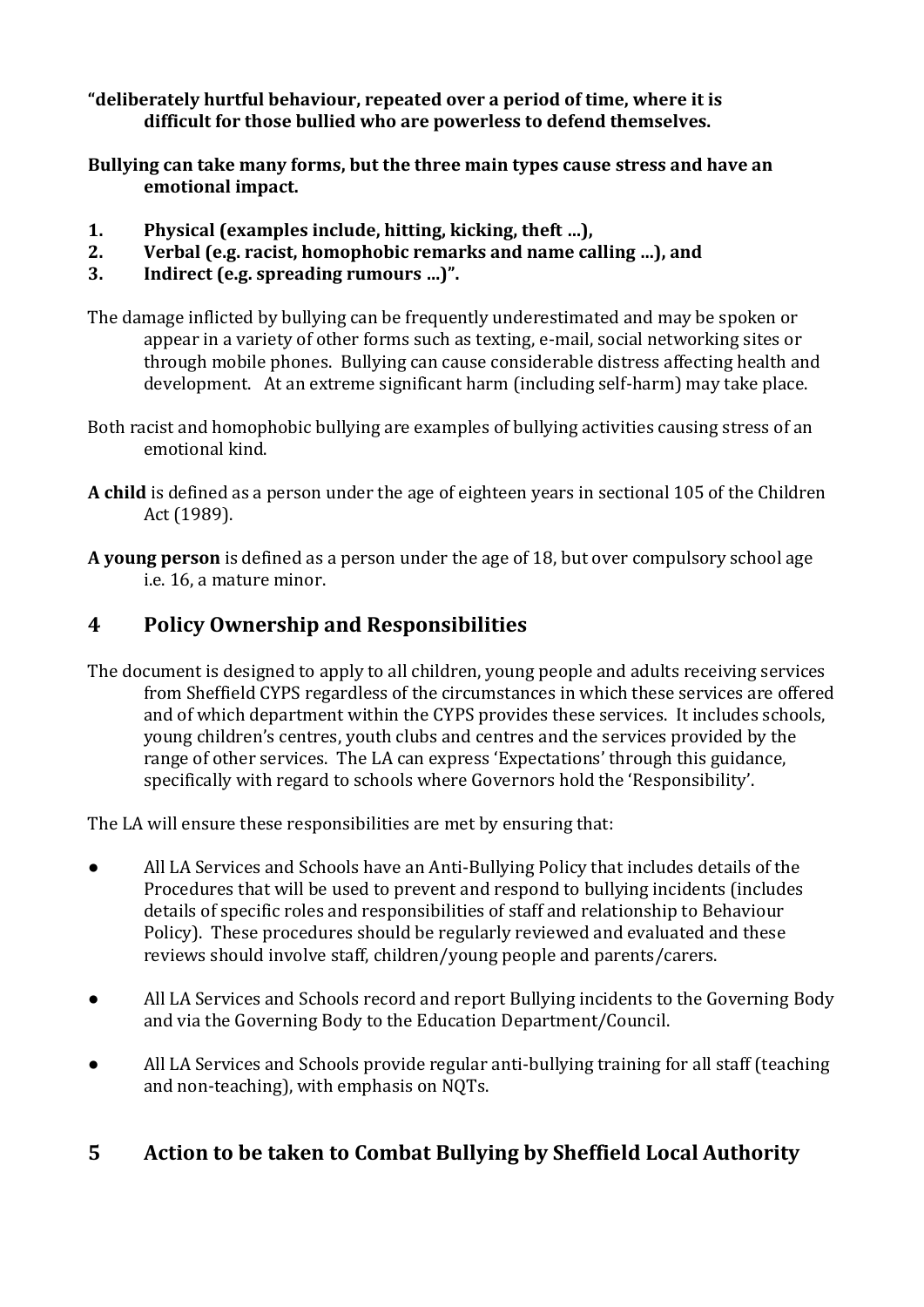## **Schools and Services**

Among the activities which the constituent parts of Sheffield CYPS will be required to establish and maintain in an effort to combat bullying are: -

- 1. LA Centres/Offices and Schools display anti-bullying messages including details for children and young people about who is the "someone to turn to" – should give details for centre/school; local community and National help lines.
- 2. DCSF Anti-Bullying Charter.
- 3. LA Services and Schools address Bullying through the Curriculum.
- 4. LA schools to be involved in education initiatives that can help challenge Bullying e.g. National Healthy Schools.
- 5. LA Centres and Schools provide access to appropriate advice and support for both victim and perpetrators e.g. counsellor.
- 6. LA Services and Schools actively engage children and young people in challenging bullying e.g. Peer Support; School Council.
- 7. Promotion of Anti-Bullying Campaign in local community with group of schools working together with community support and safety groups and partnerships, including the Police.

#### **7 The Role of Staff and volunteers at High Green Primary School.**

All new staff and any volunteers will receive induction training prior to beginning work in school. This will include a review of the Code of conduct and information on key personnel with Safeguarding responsibilities.

The Role of Teachers and Teaching Assistants

We will:

- Listen to the child or the child's parent/carer
- Treat all incidents with the greatest care and sensitivity.
- The Head teacher will be informed of all incidents
- The incident will be recorded in the Bullying file and kept in a secure place (HT's office)
- The parents will be informed by letter, telephone or in person as appropriate
- Ensure that suitable sanctions against the perpetrator are applied as appropriate
- Speak to the perpetrator about the incident
- Speak to other children as appropriate
- Speak to the parents of the perpetrator
- Sanctions to include less play time, work over lunch time or part of lunch time, time away from other children to consider and discuss issues and apologise to the affected person. Exclusion will be considered and guidance within the Behaviour Policy will be followed.

Staff training will be offered as appropriate.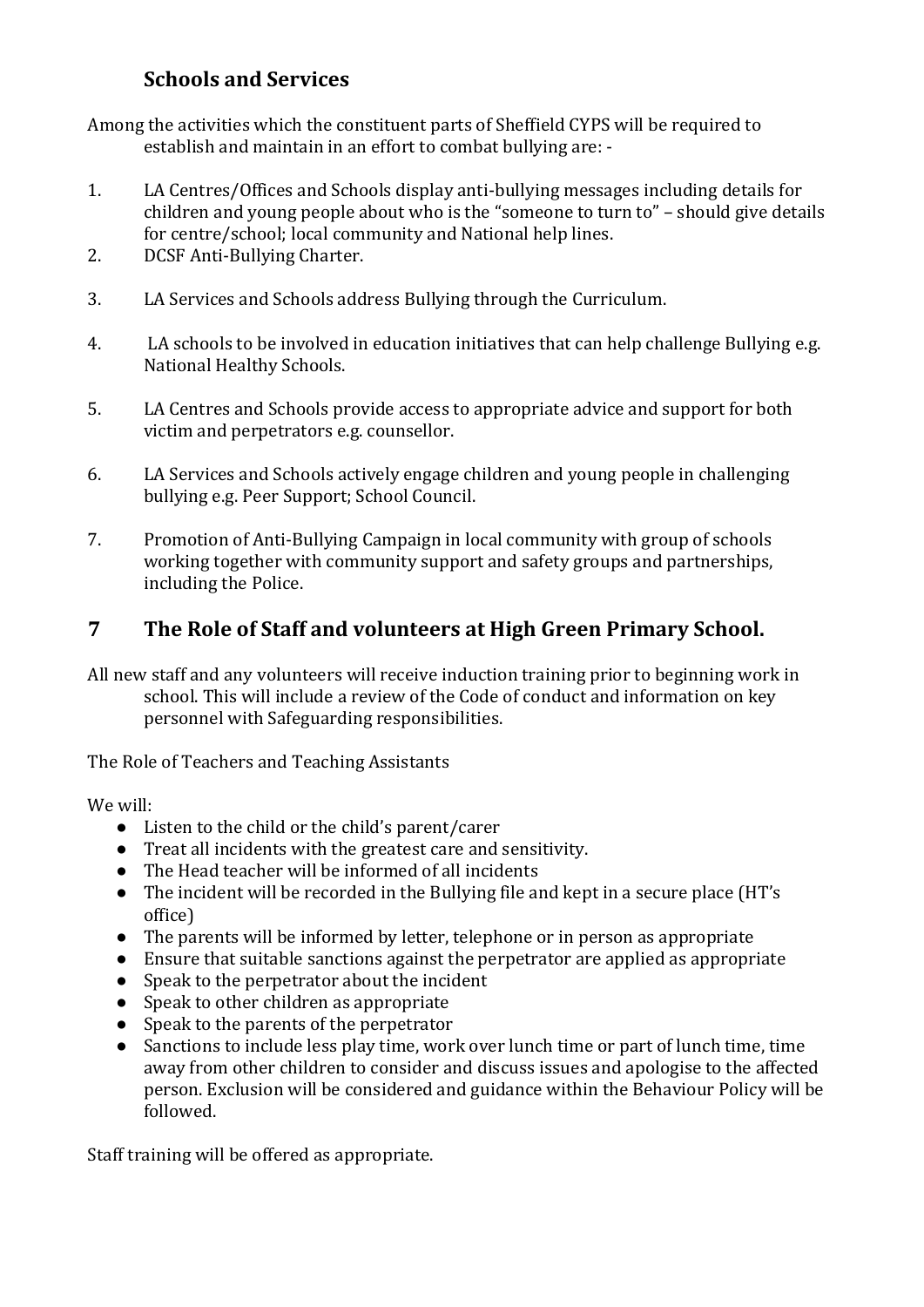# **6 The Role of Children and Young People**

An Anti-Bullying Policy can be effectively introduced and enforced in a supportive school climate where children, staff and young people have an understanding of bullying and expectations. In this regard the children, staff and young people are expected to be responsible for their personal conduct and behaviour and supporting others by reporting concerns (not keeping secrets) and promoting anti-bullying messages and positive Citizenship.

- Report all incidents of bullying using the procedures in place in the individual establishment.
- Act in a respectful and supportive manner to their peers, reporting any suspected incidents which the victim may be afraid to report him/herself.
- Adhere to and promote the aims and objectives of the Anti-bullying policy.
- Refrain at all times from any behaviour which would constitute bullying, or could be construed as bullying behaviour.

# **7 The Role of Parents/Carers**

Parents/carers play a vital role in the education and care of their children. They can assist in combating bullying in a number of ways by not accepting such behaviour and by influencing children of the importance of appropriate behaviour towards others and the importance of reporting to an adult when they think someone else is being bullied.

- Stress to their children the importance of appropriate sociable behaviour and not acting in any way that would make the situation worse or could be seen as bullying or threatening against another child.
- Reporting any misgivings they have concerning either victims or perpetrators of bullying sharing concerns as soon as possible not promising a child that they will not tell anyone.
- Actively endorsing and supporting the Anti-Bullying Policy, by acting responsibly and calmly.
- In the event that sanctions and making clear their disapproval of this behaviour.
- By not automatically dismissing the suggestion that their own child could be involved in bullying another child and work positively with school to change the behaviour.

# **8 Evaluation Procedures**

In order to assess the effectiveness of an anti-bullying policy, evaluation procedures covering schools, Governors and the LA need to be in place.

These should include an identified contact to receive reports on bullying and to analyse these reports. It is vital to stress the importance of Recording Bullying and Reviewing and evaluating the effectiveness of the policy and to involve staff, parents and pupils/students in the process. The following standards could be used as a means of measuring performance:

Variation in number of reported incidents over a specific period with record of any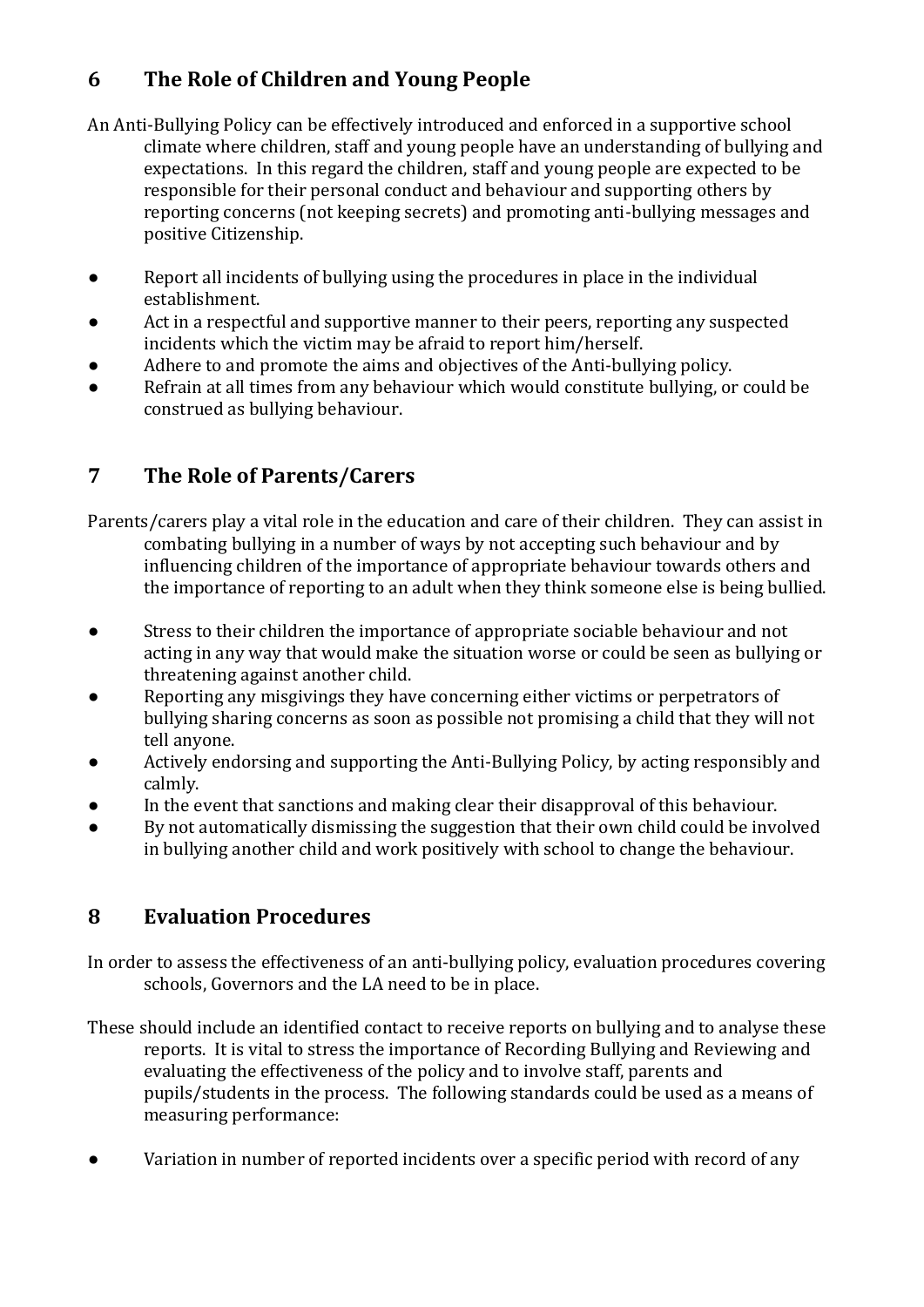increase since first instance.

- Individual incident returns, including nil returns within specified periods for different age groups.
- Variation in the number of pupils' days lost which are suspected to, or alleged to, arise as a consequence of bullying. This could be monitored via the Education Welfare Service.
- Any marked improvement in academic performance which may be confidently regarded to have arisen due to the eradication of bullying behaviour.
- A pupil questionnaire or similar survey of pupil perception of the efficacy of the school's Anti-bullying policy could be solicited.
- The LA will ensure that school policies are in place and will monitor the progress of any complaint made known to the LA officer.

# **9 Complaints Procedure**

In the event of a complaint being made against the schools handling of an alleged bullying incident, the Governors will follow guidance within the Complaints procedure.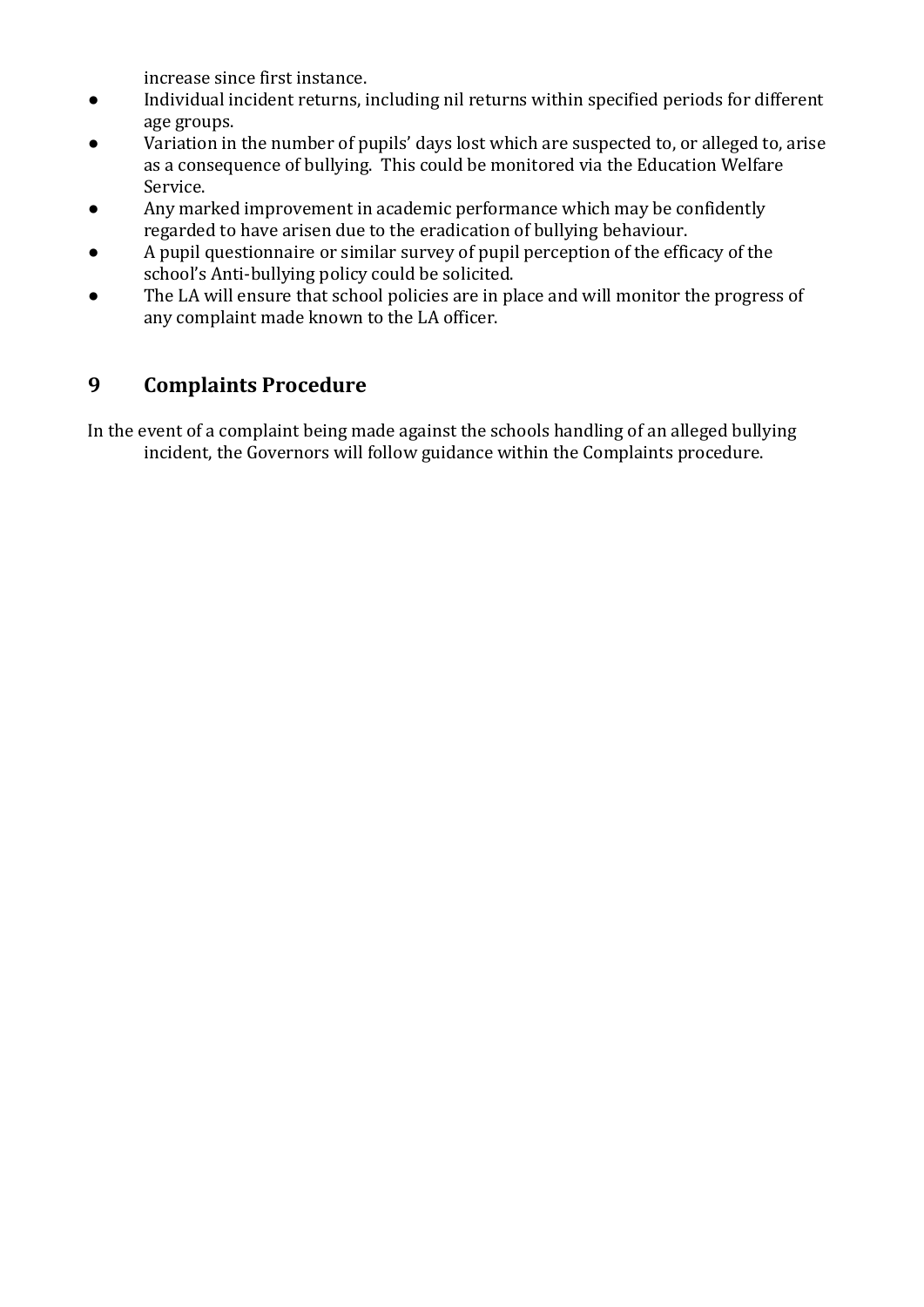#### **APPENDIX 1**

#### **The system for monitoring action and incidents of bullying meets the requirements of section 61 of the Schools Standards and Framework Act 1998.**

#### **Bullying Record**

#### **Notes**

This record is a confidential document with the intention that it will follow the child through his/her school career.

Involved children/young people should not be individually named to other parties as most reports/incidents are "alleged".

A child's individual record should only be available to his/her own parents and not to the complainant.

The aim of the system is to:

- place the incident on record;
- to be available to use as "evidence" where an alleged bully has several incidents against him/her and the parents do not accept that their child is involved in these activities;
- to seriously address bullying issues and reassure parents and children that the school is dealing with these matters in a responsible and responsive fashion;
- provide a concise report of known bullying incidents and the manner in which they have been handled if claims are made after a young person leaves the school or the Local Authority

It is acknowledged that there will be a difficulty is deciding which particular incident is bullying and which merely two or more children is quarrelling. As a quick rule of thumb it may be advisable to record all those incidents which are reported as cases of bullying. It would, therefore, be necessary to decide if each claim was in fact a case of bullying, or not. It is to be hoped that the measures taken would reflect this decision.

It would seem to be easier to manage this system if one staff member had responsibility for storage and monitoring of these forms. All staff would have access to blank forms and it would be the individual staff member's responsibility to give the completed form to the designated teacher within that school day. For secondary schools it may be more appropriate to designate the individual Heads of Year with responsibility for their year group.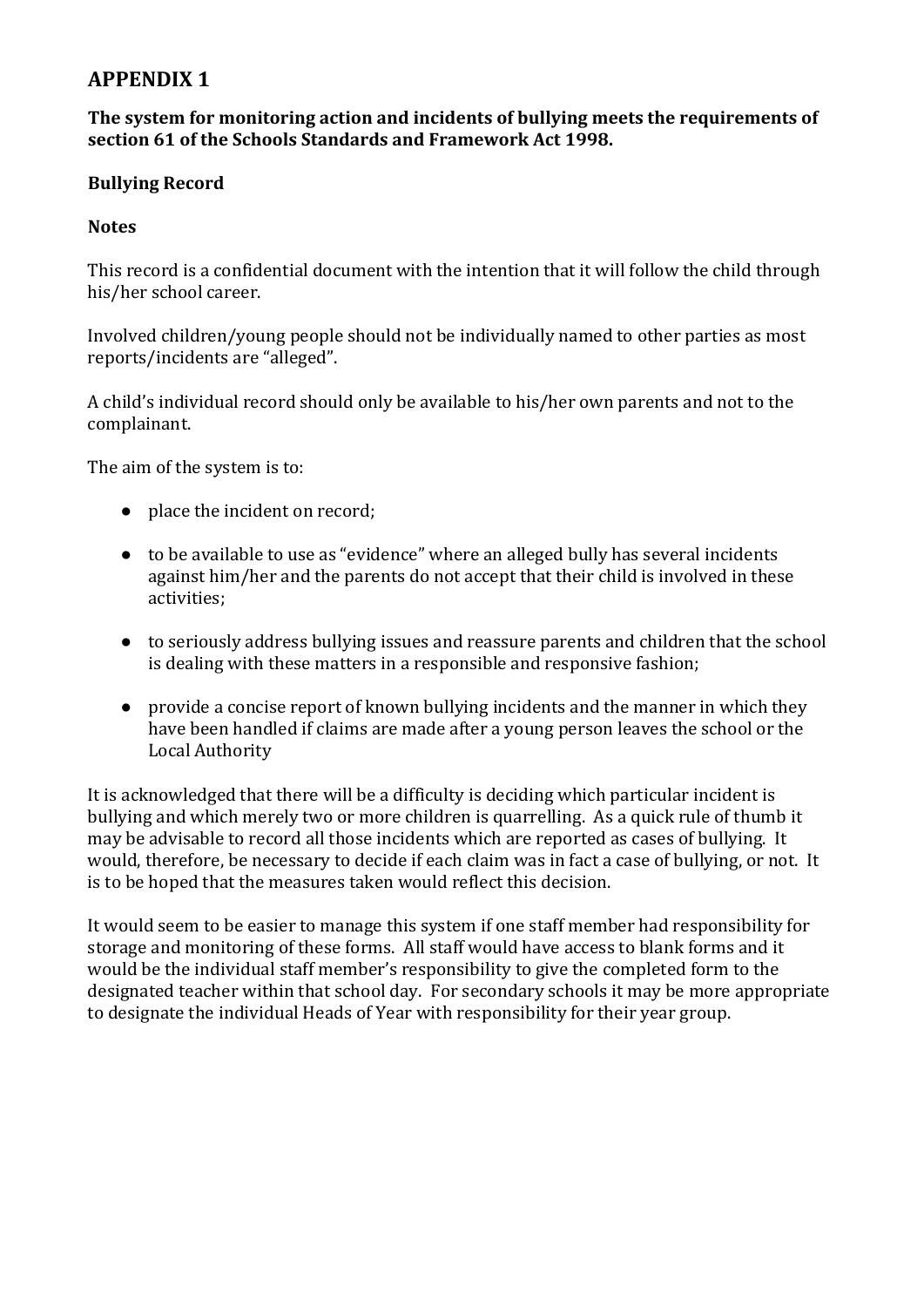#### **APPENDIX 1 RECORD OF INCIDENTS OF ALLEGED BULLYING**

| <u> 1989 - Johann Stoff, deutscher Stoffen und der Stoffen und der Stoffen und der Stoffen und der Stoffen und de</u> |  |
|-----------------------------------------------------------------------------------------------------------------------|--|
|                                                                                                                       |  |
| Type of bullying - (please circle)  Physical  Verbal  Indirect                                                        |  |
|                                                                                                                       |  |
| <u> 1989 - Johann Stoff, deutscher Stoffen und der Stoffen und der Stoffen und der Stoffen und der Stoffen und de</u> |  |
| What has taken place (A subjective statement)                                                                         |  |
| Action taken (passed on to Governors - YES/NO, LEA - YES/NO)                                                          |  |
|                                                                                                                       |  |
|                                                                                                                       |  |
| RECORD OF INCIDENTS OF ALLEGED BULLYING                                                                               |  |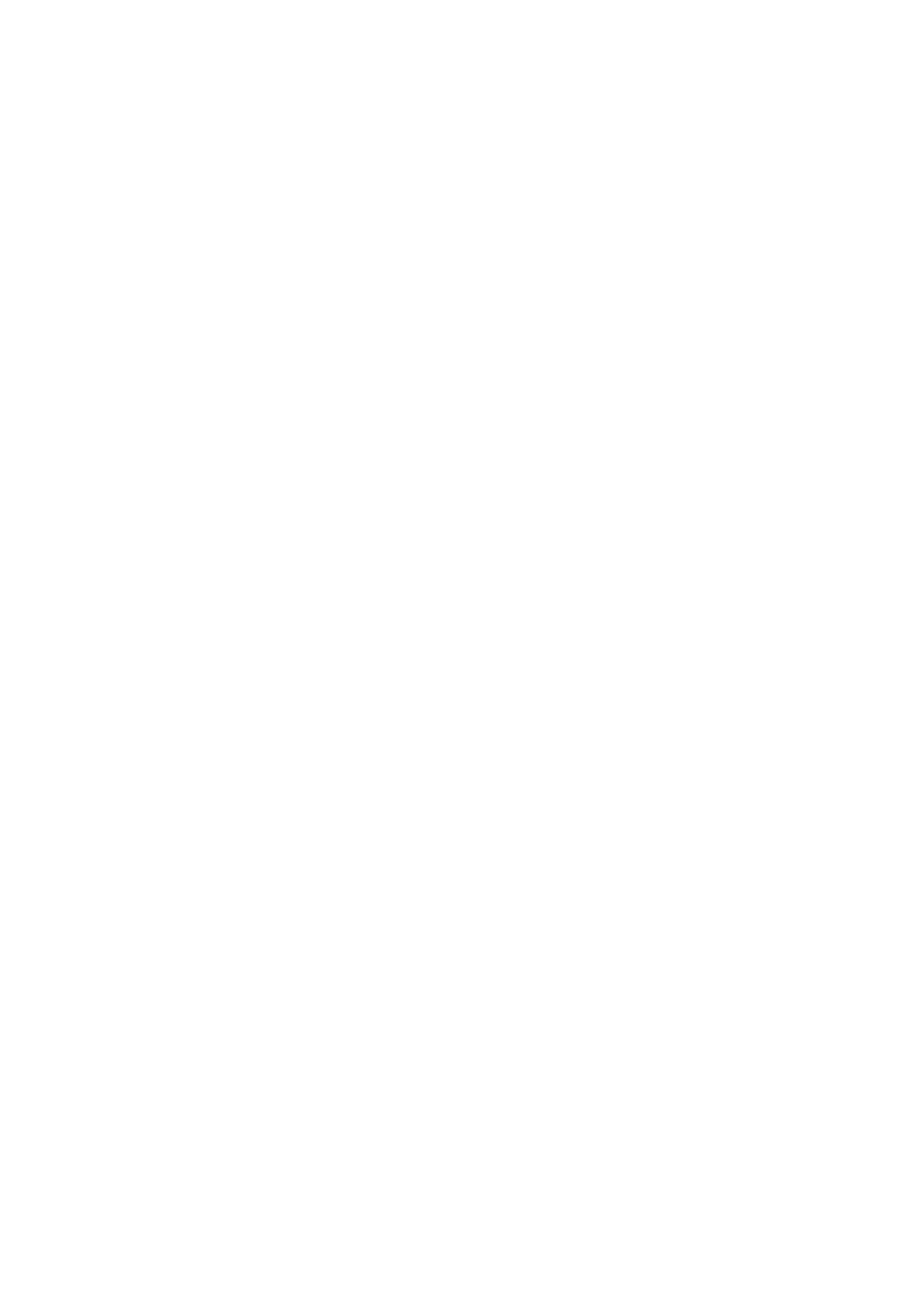### **Sheffield Children and Young People's Directorate School Governing Body – Bullying Reporting Template Academic Year 20-- – 20--**

**Name of School: \_\_\_\_\_\_\_\_\_\_\_\_\_\_\_\_\_\_\_\_\_\_\_\_\_\_\_\_\_\_\_\_\_\_\_**

**Name of Headteacher: \_\_\_\_\_\_\_\_\_\_\_\_\_\_\_\_\_\_\_\_\_\_\_\_\_\_\_\_\_\_\_**

|                                                                           | <b>Autumn</b> | <b>Spring</b> | <b>Summer</b> | <b>Total</b> |
|---------------------------------------------------------------------------|---------------|---------------|---------------|--------------|
| Total number of bullying incidents                                        |               |               |               |              |
| Number of these incidents that involved<br>racism                         |               |               |               |              |
| Number of incidents that were homophobic                                  |               |               |               |              |
| Total number of perpetrators involved in<br>bullying were:<br><b>Boys</b> |               |               |               |              |
| Girls                                                                     |               |               |               |              |
| Total number of victims that were:<br><b>Boys</b>                         |               |               |               |              |
| Girls                                                                     |               |               |               |              |
| Location that incidents took place:<br>Classroom                          |               |               |               |              |
| Corridors                                                                 |               |               |               |              |
| Playground                                                                |               |               |               |              |
| <b>Dinner Time</b>                                                        |               |               |               |              |
| <b>Toilets</b>                                                            |               |               |               |              |
| To and from school and home<br>Number of incidents that involved:         |               |               |               |              |
| Physical abuse                                                            |               |               |               |              |
| Verbal abuse                                                              |               |               |               |              |
| New technology<br>e.g. texting, e-mail, mobile phone                      |               |               |               |              |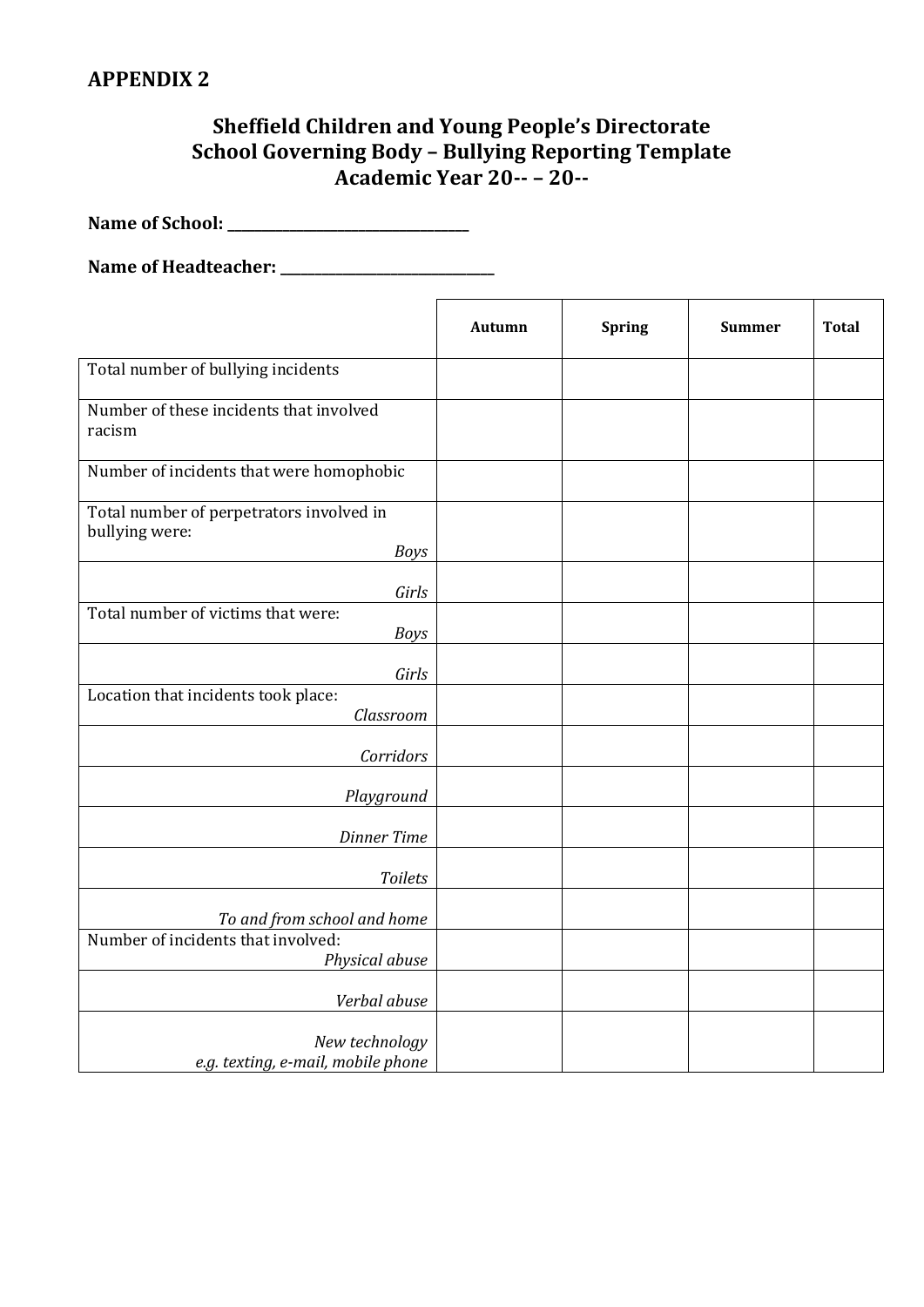Other optional categories that could be analysed include:

*By age both for perpetrator and victim If police were involved Incidents that were resolved and those that were outstanding* G/EDU/SES/Business Support/General-Schools/Primary Schools/Reports/Anti Bullying Policy